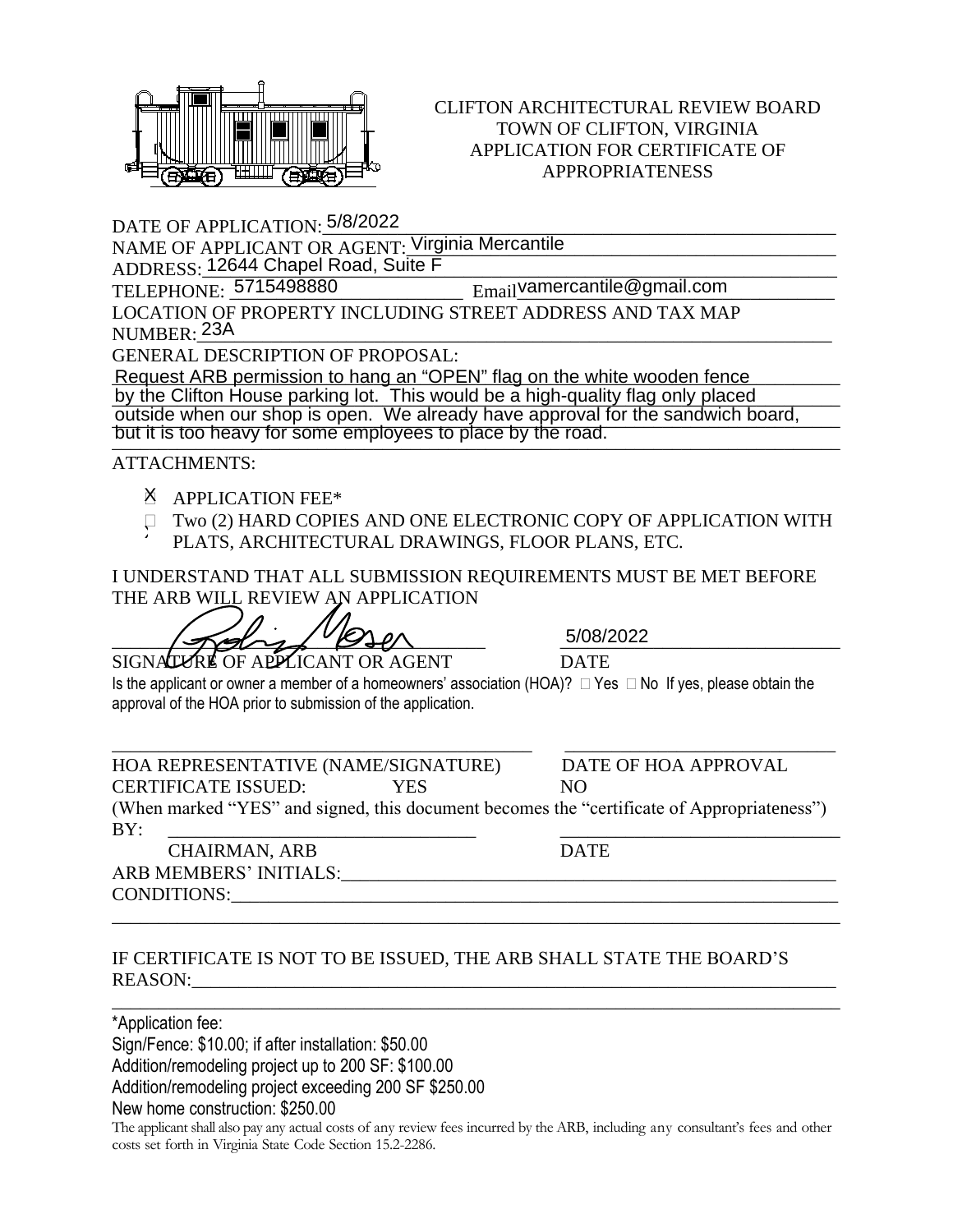

Clifton Clerk <clerk@cliftonva.gov>

Mon, May 16, 2022 at 8:44 PM

## **Fwd: ARB Submission - Open Sign**

1 message

Robin Moser <vamercantile@gmail.com> To: Clifton Clerk <clerk@cliftonva.gov> Cc: Royce Jarrendt <royce.jarr@yahoo.com>

Amanda -

See attached/below, and let me know if you have any other questions.

**Robin Moser** Virginia Mercantile LLC

Begin forwarded message:

From: Robin Moser <vamercantile@gmail.com> Date: May 8, 2022 at 5:03:19 PM EDT To: Royce Jarrendt <royce.jarr@yahoo.com> **Subject: ARB Submission - Open Sign** 

Hi Royce -

One of our employees has expressed concern about the weight of carrying our sandwich board out by the road. She definitely has a point - that thing is heavy! In brainstorming alternatives, I thought about just an Open sign, mounted somewhere by the road and placed out only when we're open?

This is a mock-up of generally what I'm thinking, using a 3x5 high-quality (3 or 4 ply) flag with a metal mount. We could paint the fence(s) as part of the deal.

If this location is problematic, welcome any other ideas. I walked around today to look, and I think attached to the building in the front is the other option.

For the mock-up, it would only be one flag, the open in lieu of the American. This is just showing the two angles the flag could use.

I'm also attaching my the draft of the form. If this makes sense to you, I'll print/mail the hard copy forms and attachments.

I mailed a check to you today for the \$10 application fee.

Please tell Marjorie Happy Mother's Day for us!

All the best.

Robin Moser Virginia Mercantile LLC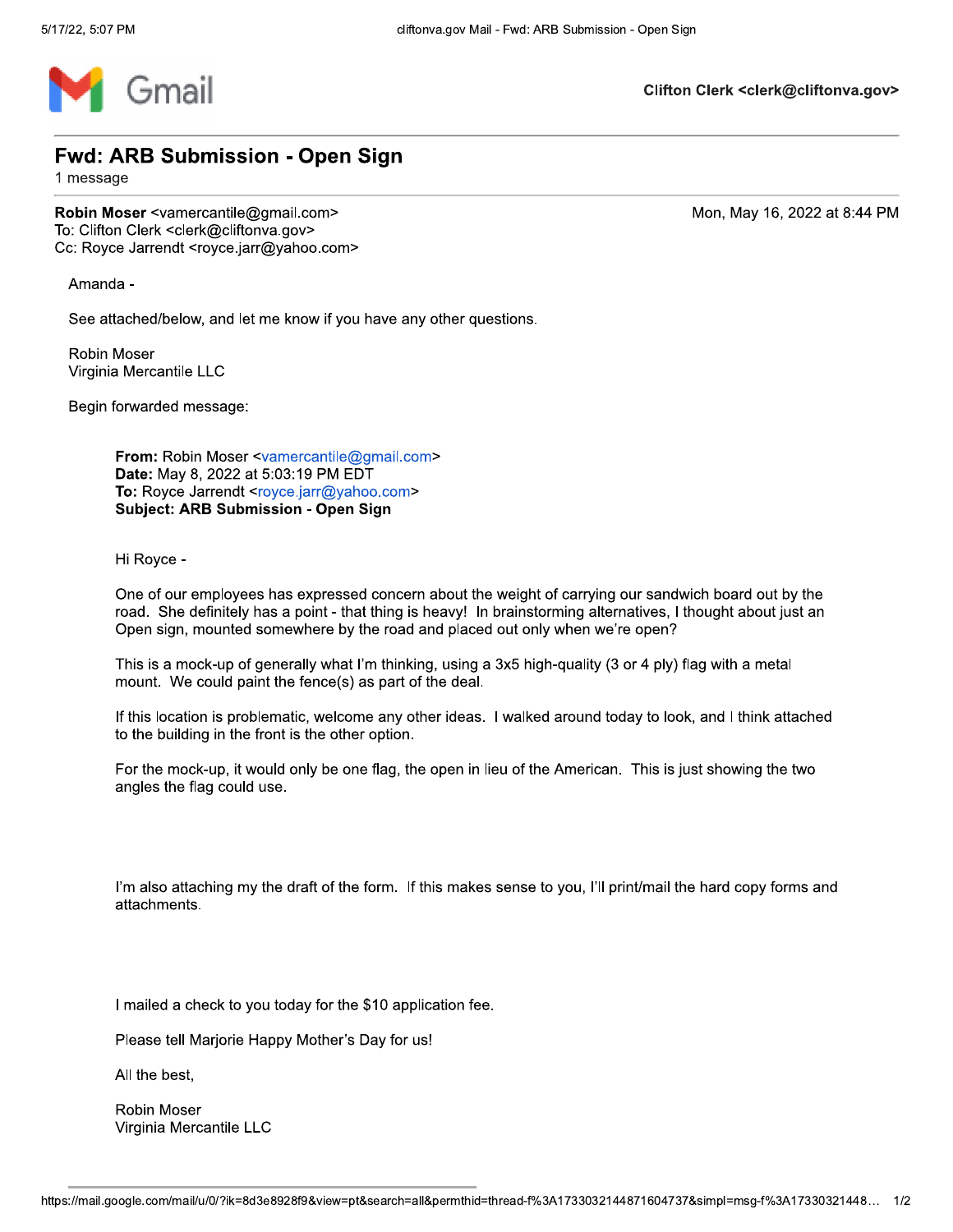## 2 attachments



image0.png<br>688K

index\_33\_362132088(1).pdf<br>159K  $\overline{\phantom{a}}$